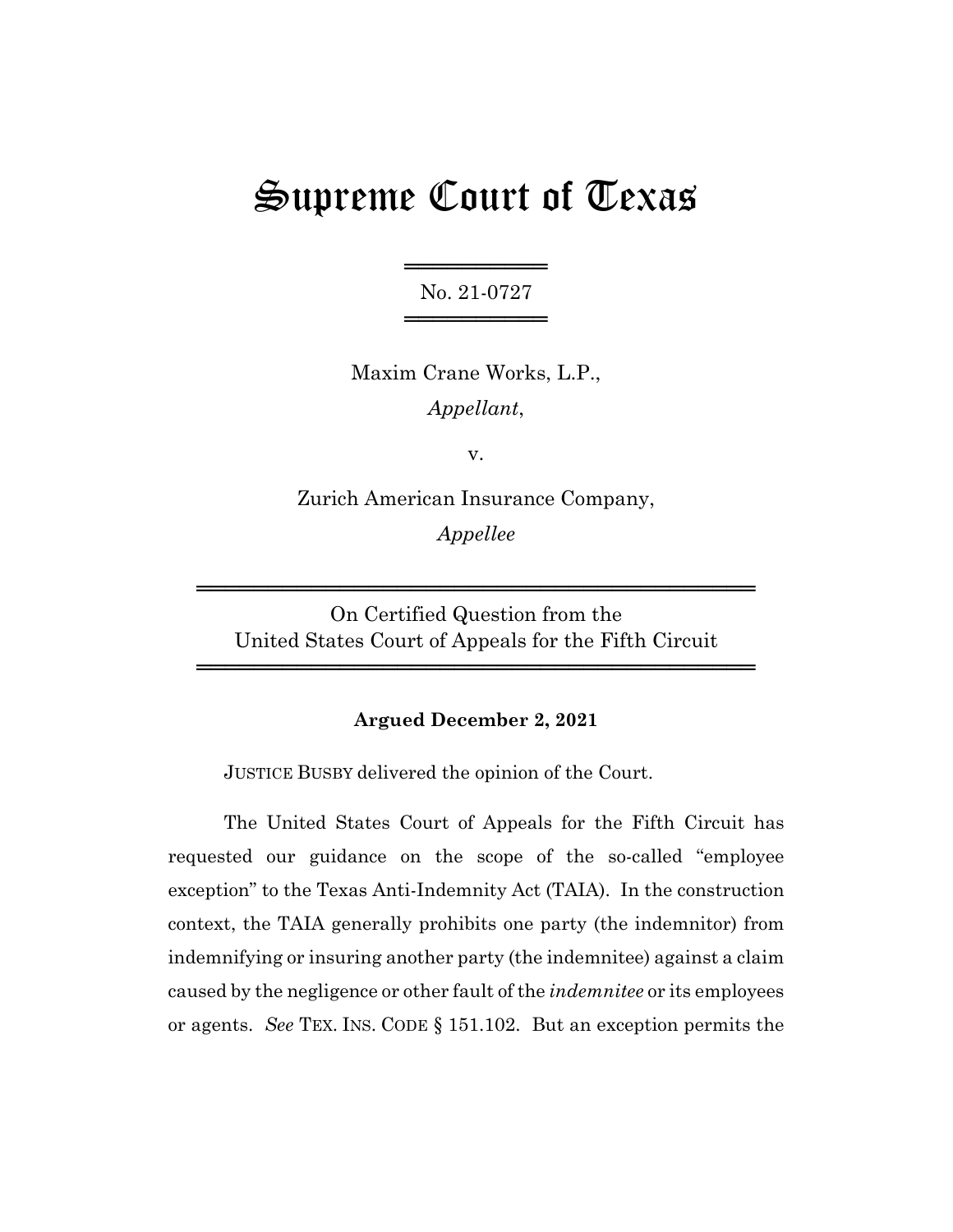indemnitor to indemnify or insure the indemnitee against a claim for the bodily injury or death of the *indemnitor's* employee, agent, or subcontractor. *See id.* § 151.103. The question before us is whether employee status under this exception is affected by certain provisions of the Texas Workers' Compensation Act (TWCA).

Here, a general contractor's employee injured in a crane accident obtained a negligence judgment in Texas state court against the subcontractor that operated the crane (Berkel) and the company that leased it the crane (Maxim). Berkel had provided Maxim with coverage as an additional insured, making Berkel an indemnitor and Maxim an indemnitee for TAIA purposes. Maxim settled with the injured worker and unsuccessfully sought reimbursement from Berkel's insurer (Zurich). Berkel appealed and the court of appeals reversed the judgment against it, holding that the injured worker and Berkel were "statutory co-employees" of the general contractor under the TWCA, which therefore provided the worker's exclusive remedy. *Berkel & Co. Contractors, Inc. v. Lee*, 543 S.W.3d 288, 296 (Tex. App.—Houston [14th Dist.] 2018), *aff'd in part*, *rev'd in part on other grounds*, 612 S.W.3d 280 (Tex. 2020).

In this separate suit, which was removed to federal court, Maxim and Zurich dispute whether the additional-insured coverage is enforceable. The resolution of their dispute turns on whether the injured worker is considered an "employee" of Berkel, the indemnitor, under TAIA section 151.103. Specifically, the Fifth Circuit asks us whether that exception "allows additional insured coverage when an injured worker brings a personal injury claim against the additional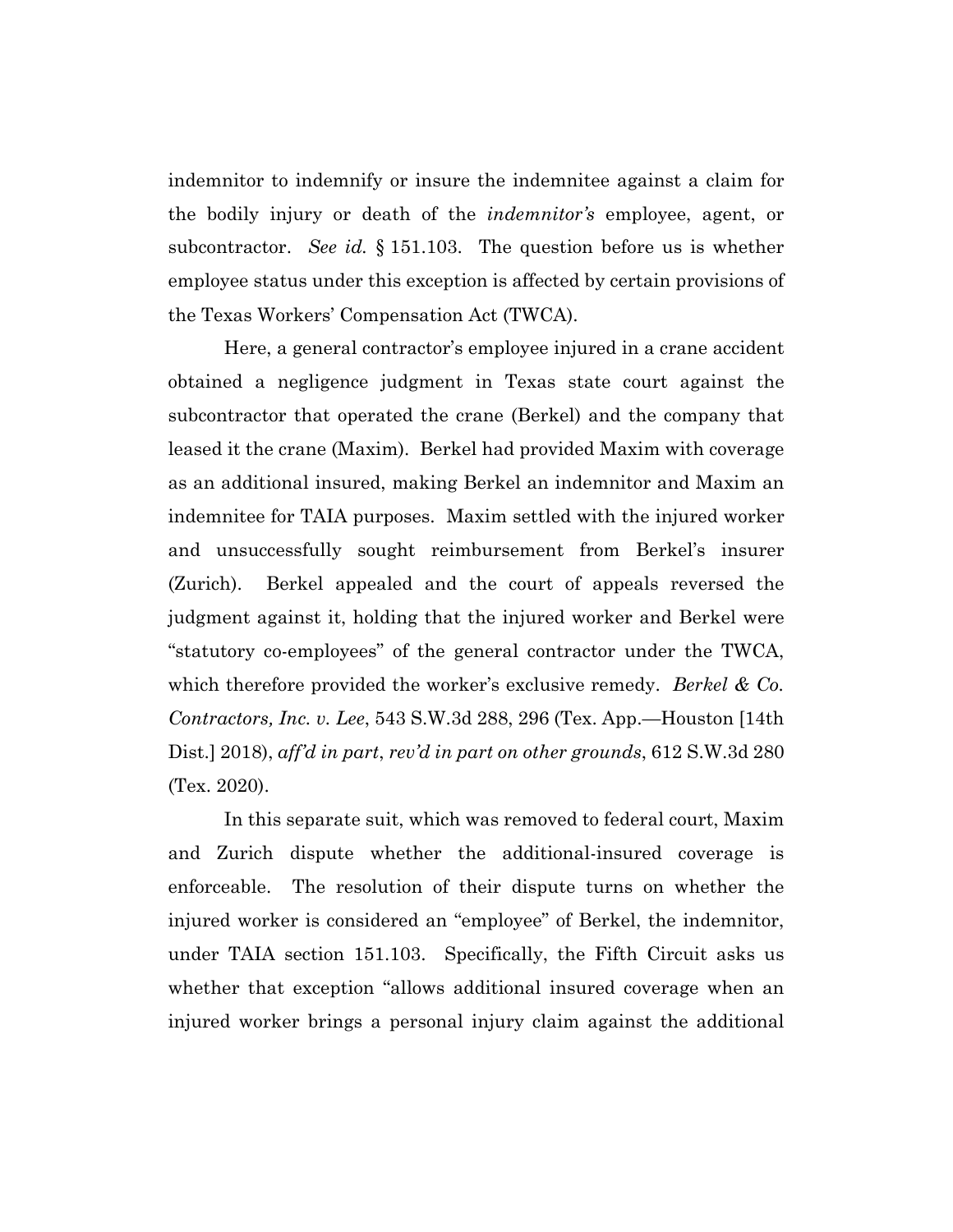insured (indemnitee), and the worker and the indemnit[or] are deemed 'co-employees' . . . for purposes of the TWCA."1

We answer no. Deeming an injured worker to be a co-employee *with* the indemnitor for purposes of the TWCA does not make that worker an employee *of* the indemnitor under the plain language of the TAIA. Because the Texas Legislature expressly separated these two statutory schemes, the TWCA does not affect the enforceability of an additional-insured provision under the TAIA.

#### **BACKGROUND**

#### **A. The parties and their insurance policies**

The parties have established the relevant facts by stipulation. Skanska USA Building, Inc. was the general contractor on a 2013 construction project to build a large office campus in Houston. Skanska offered a contractor-controlled insurance program (CCIP) that included (1) workers' compensation coverage and (2) commercial general liability coverage under a policy (Skanska CGL Policy) issued by appellee Zurich American Insurance Company.

Skanska required each subcontractor on the project to enroll in its CCIP as a condition of performing work on the jobsite. But Skanska's CCIP excluded certain entities from coverage "[a]t the discretion of

<sup>1</sup> We note (and the parties agree) that there appears to be a typographical error in the certified question, the unaltered version of which requests guidance on the operation of section 151.103 when "the worker and the indemnitee are deemed 'co-employees' of the indemnitor for purposes of the TWCA." As we explain further below, the injured worker in this dispute was previously deemed the co-employee of the indemnitor (Berkel) for purposes of the TWCA but was never deemed a co-employee of the indemnitee (Maxim).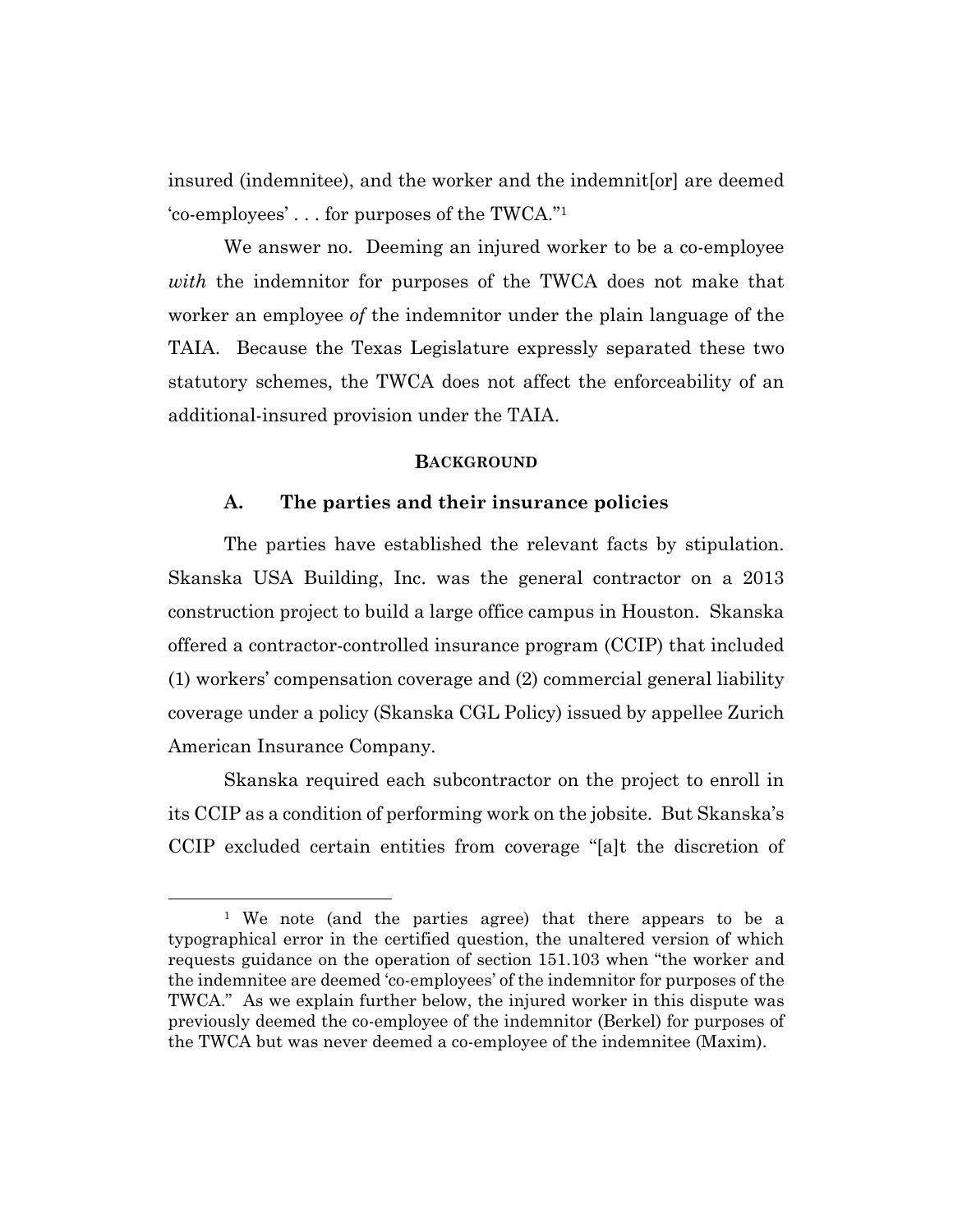Skanska or subject to State regulations," including "[s]ubcontractors, and any of their respective sub-subcontractors, who do not perform any actual labor on the Project Site" as well as "[v]endors, suppliers . . . and others who merely transport, pickup, deliver, or carry materials, personnel, parts or equipment or any other items or persons to or from the Project Site."

Skanska hired Berkel & Company Contractors, Inc. as a subcontractor for the project. Although Berkel enrolled in Skanska's CCIP as required, Berkel also had its own commercial general liability policy issued by Zurich (Berkel CGL Policy).

Berkel then leased a crane from appellant Maxim Crane Works, L.P. for use on the construction project. Berkel and Maxim entered into a Bare Rental Agreement (the Equipment Lease) under which Berkel agreed to be responsible for compliance with all applicable laws, regulations, and ordinances in respect to the operation and maintenance of the crane while in Berkel's possession. Berkel also agreed to name Maxim as an additional insured under Berkel's CGL policy, with limits of liability not less than \$2 million for each occurrence.

Although Maxim qualified as an "Additional Insured" under the Berkel CGL Policy, subject to any applicable provisions or exclusions, Maxim also had its own commercial general liability policy issued by Zurich (Maxim CGL Policy). Maxim did not enroll in Skanska's CCIP.

# **B. Maxim's settlement of the state-court suit against it and Zurich's refusal to cover Maxim under Berkel's policy**

On September 30, 2013, a Berkel employee was operating Maxim's crane at the construction site when the crane boom collapsed.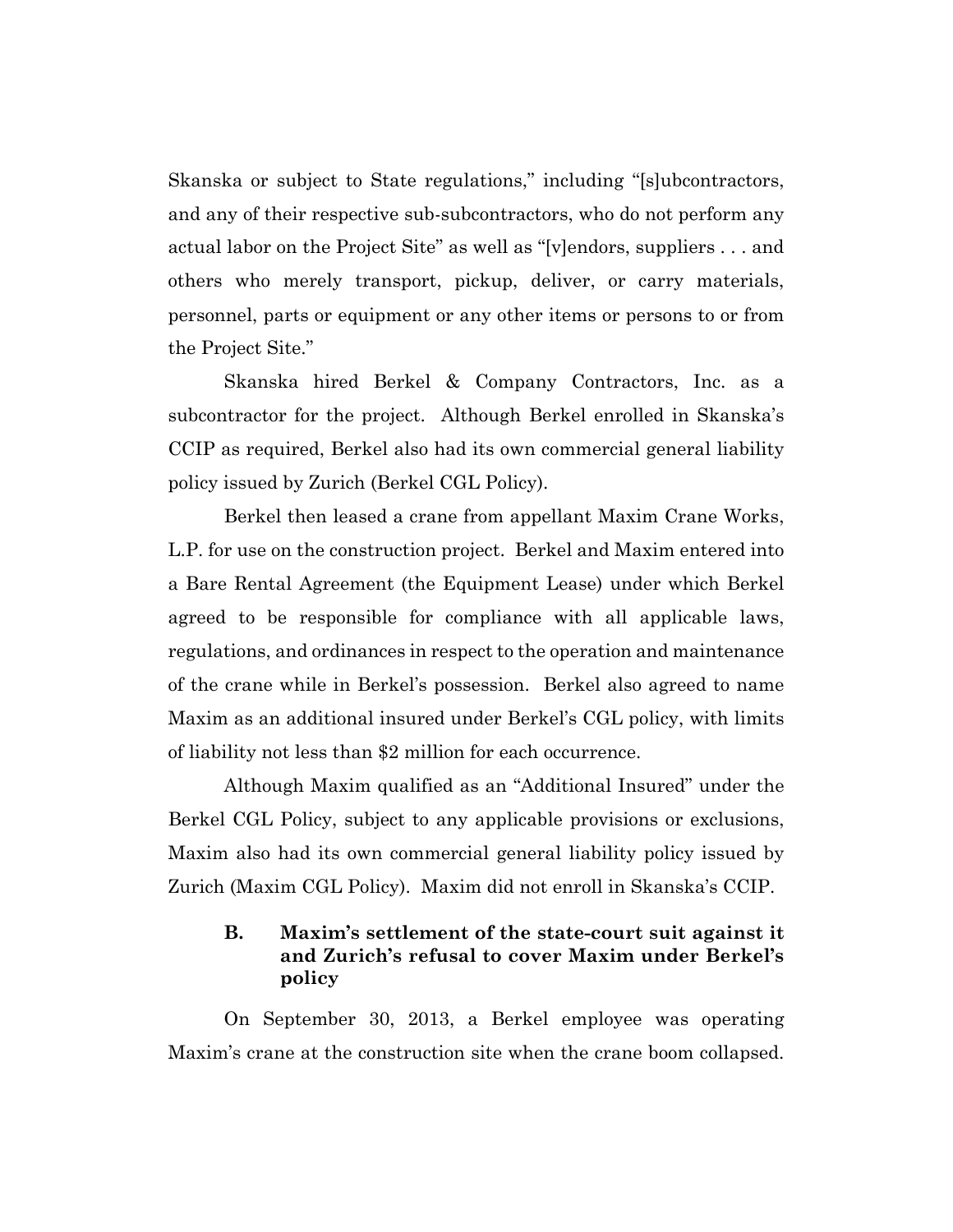Part of the crane crushed the leg of Skanska employee Tyler Lee, which ultimately had to be amputated above the knee.

Lee applied for and received workers' compensation benefits under Skanska's CCIP. Lee and his wife then sued Berkel, Maxim, and other defendants in Texas state court, alleging various theories of negligence. Although no employee of Maxim was present on the construction site at the time of the accident, the Lees alleged that Maxim was independently liable for its own negligence.

Maxim sought coverage under the Berkel CGL policy, requesting defense, indemnity, and additional-insured status with respect to the Lees' claims. Zurich denied coverage based on sections 151.102 through 151.104 of the TAIA, explaining that "the indemnity provision(s) in the [Equipment Lease] is void and unenforceable because this loss involved an employee of the general contractor, Skanska."

Maxim then filed cross-claims against Berkel in the Lees' statecourt action, alleging breach of contract and seeking defense, indemnity, and contribution under Texas statutory and common law. Maxim alleged that Berkel breached the Equipment Lease by, among other things,2 "refusing to defend and indemnify MAXIM" and "refusing to meet its contractual obligation to [e]nsure that MAXIM was provided coverage as an additional insured under Berkel's insurance policy(ies)."

<sup>2</sup> Maxim also alleged that Berkel breached the Equipment Lease by: failing to operate the crane safely and in accordance with its operator's manual, OSHA and ANSI standards, and other applicable laws and regulations; failing to ensure the crane was operated by experienced and competent persons; operating the crane in excess of manufacturer safety requirements and rated load capacities; and subjecting the crane to careless and needlessly rough usage.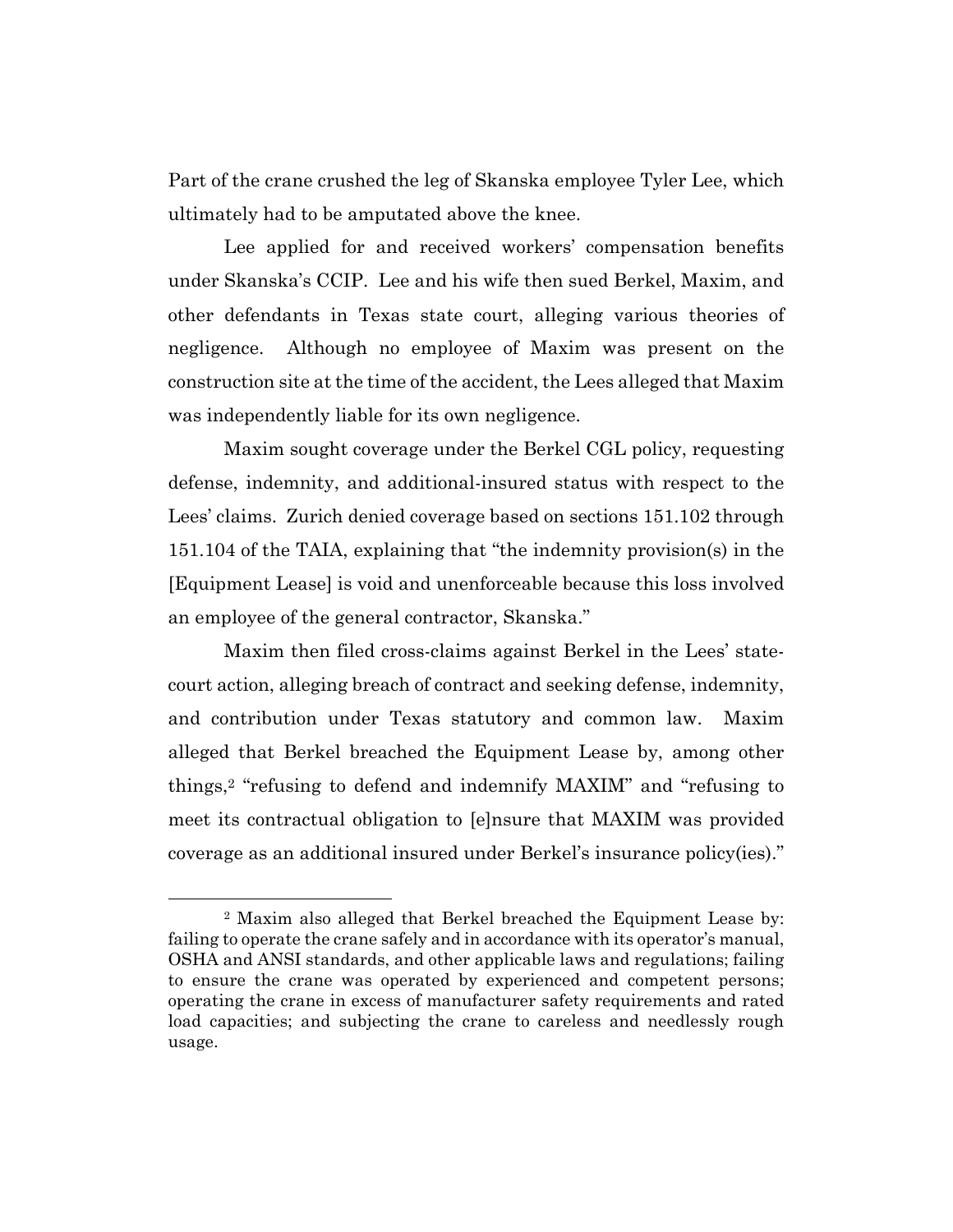The Lees' suit was tried before a jury. Although Maxim requested that the jury be asked whether Berkel breached the lease, the trial court sustained Berkel's objection to including the question in the charge. The jury found both Maxim and Berkel negligent and awarded the Lees actual damages of \$35,443,006. The jury placed 90% of the responsibility on Berkel and 10% on Maxim.

After trial but prior to final judgment, the Lees and Maxim reached a settlement for \$3,444,300.60. Zurich paid the Lees that amount under the Maxim CGL Policy and Maxim reimbursed Zurich for \$3 million of the settlement costs, per the deductible endorsement in the policy. Zurich also billed Maxim \$824,839.38 for defense costs, which Maxim reimbursed.

Maxim filed a motion for entry of judgment on its cross-claims against Berkel. The trial court denied the motion, concluding that "pursuant to the jury's findings as to the negligence questions in the Court's Jury Charge, and Chapter 151 of the Texas Insurance Code, Maxim is not entitled to reimbursement of [its] Defense Fees, Costs, and Expenses of and from Berkel." The court ultimately "render[ed] judgment for Berkel against Maxim on Maxim's Cross Action."

Both Berkel and Maxim appealed the trial court's judgment. The Fourteenth Court of Appeals reversed the judgment against Berkel, holding that the workers' compensation scheme provided the Lees' exclusive remedy. *Berkel & Co.*, 543 S.W.3d at 295–96.

The TWCA provides that recovery of workers' compensation benefits is a covered employee's exclusive remedy against his employer and co-employees for work-related injury. *See* TEX. LAB. CODE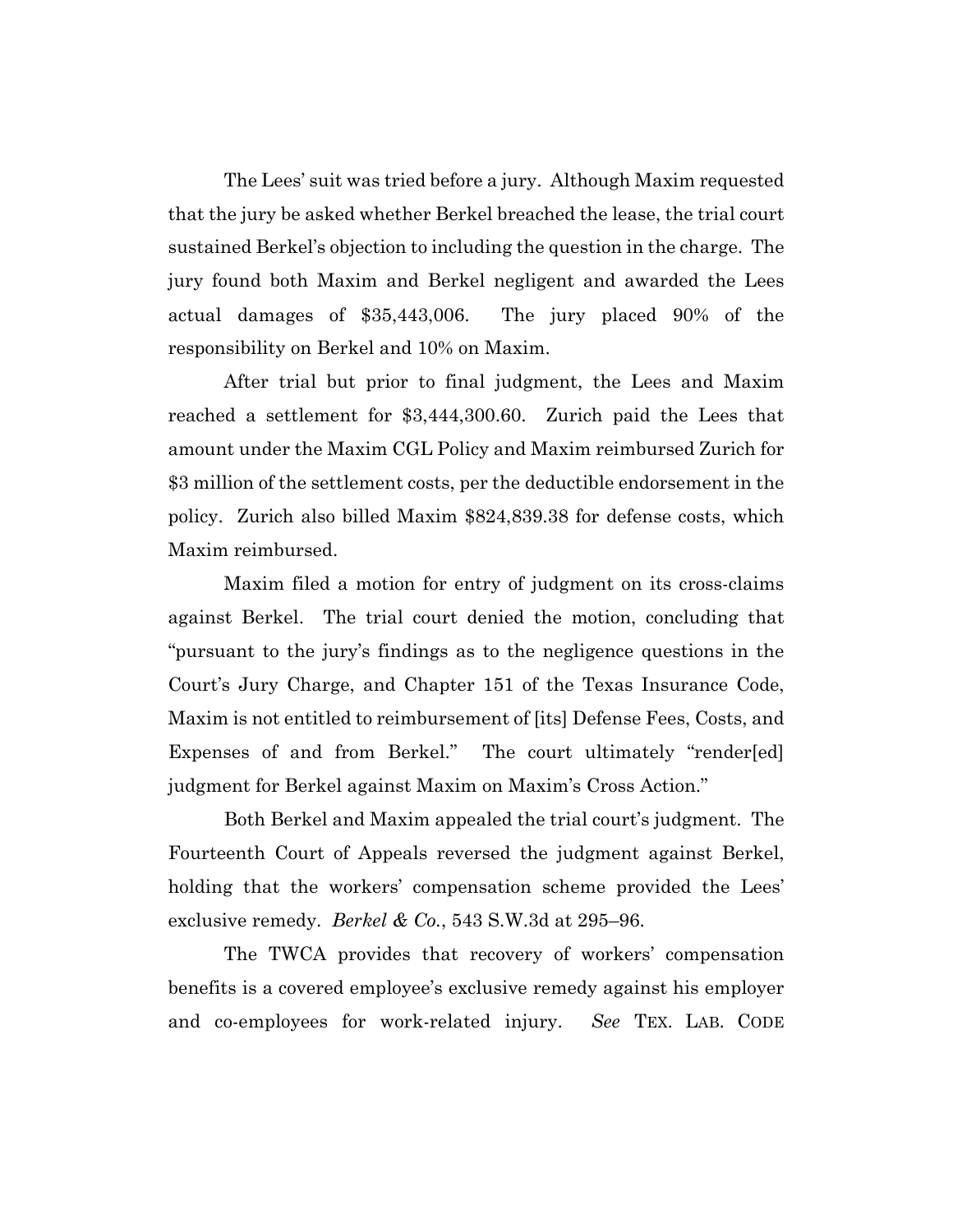§ 408.001(a). Although Berkel "is not Lee's actual employer or coemployee," the court of appeals explained that section 406.123 of the TWCA "allow[s] the general contractor to be deemed the statutory employer of the subcontractor and the subcontractor's employees '[only] for purposes of the workers' compensation laws of this state'" if the general contractor has agreed in writing to provide them with workers' compensation insurance. *Berkel & Co.*, 543 S.W.3d at 296 (quoting TEX. LAB. CODE § 406.123(e)). "Thus, for purposes of the [TWCA], Skanska is Berkel's statutory employer, and Lee, as Skanska's actual employee, is Berkel's statutory co-employee." *Id.* "As a co-employee [of Lee], Berkel [was] entitled to rely on the [TWCA's] exclusive-remedy provision," and "the trial court erred by rendering judgment against Berkel on the findings that Berkel was negligent and grossly negligent." *Id.*

The court of appeals affirmed the trial court's judgment against Maxim in a separate opinion without reaching the merits of Maxim's TAIA argument. *See Maxim Crane Works, L.P. v. Berkel & Co. Contractors, Inc.*, No. 14-15-00614-CV, 2016 WL 4198138 (Tex. App.— Houston [14th Dist.] Aug. 9, 2016, pet. denied).3 Maxim subsequently filed a petition for review in this Court, which we denied.

## **C. Maxim's coverage suit against Zurich**

In April 2018, Maxim made another demand on Zurich for coverage as an additional insured under Berkel's CGL Policy, seeking

<sup>3</sup> Because Maxim failed to provide a complete reporter's record or clerk's record, the court of appeals concluded that the record Maxim had provided was inadequate to show preservation of error or evaluate any harm to Maxim. *Maxim*, 2016 WL 4198138, at \*1 & n.3.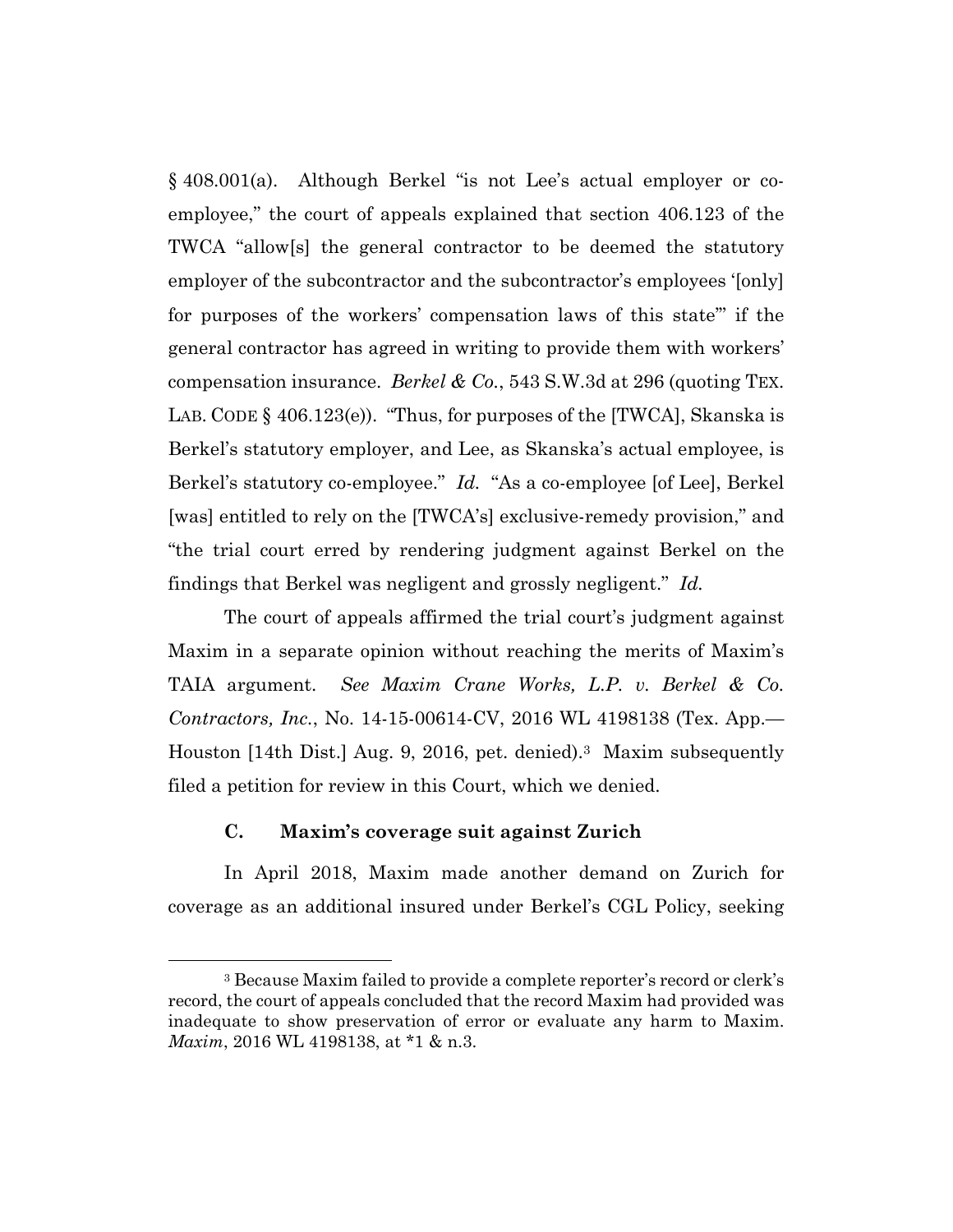"reimbursement of [the] defense costs [Maxim] incurred in defending the underlying lawsuit . . . and reimbursement of the indemnity monies used to settle the underlying lawsuit, post-verdict." Zurich denied coverage again for the same reasons it asserted in response to Maxim's prior demand.

Maxim then sued Zurich in state court, seeking coverage under the Berkel CGL Policy. Zurich removed the suit to federal court and the parties agreed to file cross-motions for summary judgment with a joint stipulation of facts.

The federal district court concluded that absent an exception, the TAIA applies to the Equipment Lease and to the Berkel CGL Policy's designation of Maxim as an additional insured. *See Maxim Crane Works, L.P. v. Zurich Am. Ins. Co.*, 392 F. Supp. 3d 731, 740 (S.D. Tex. 2019). Rejecting Maxim's suggestion that the terms "co-employee" and "co-employer" are interchangeable under the TAIA and TWCA, the district court concluded that the TAIA's employee exception was inapplicable and therefore granted summary judgment for Zurich, dismissing Maxim's claims with prejudice. *Id.* at 745–46.

Maxim appealed the district court's decision and asked the Fifth Circuit to certify the TAIA question to this Court, which it did. *See Maxim Crane Works, L.P. v. Zurich Am. Ins. Co.*, 11 F.4th 345 (5th Cir. 2021). We accepted the question. *See* TEX. CONST. art. V, § 3–c(a); TEX. R. APP. P. 58.1.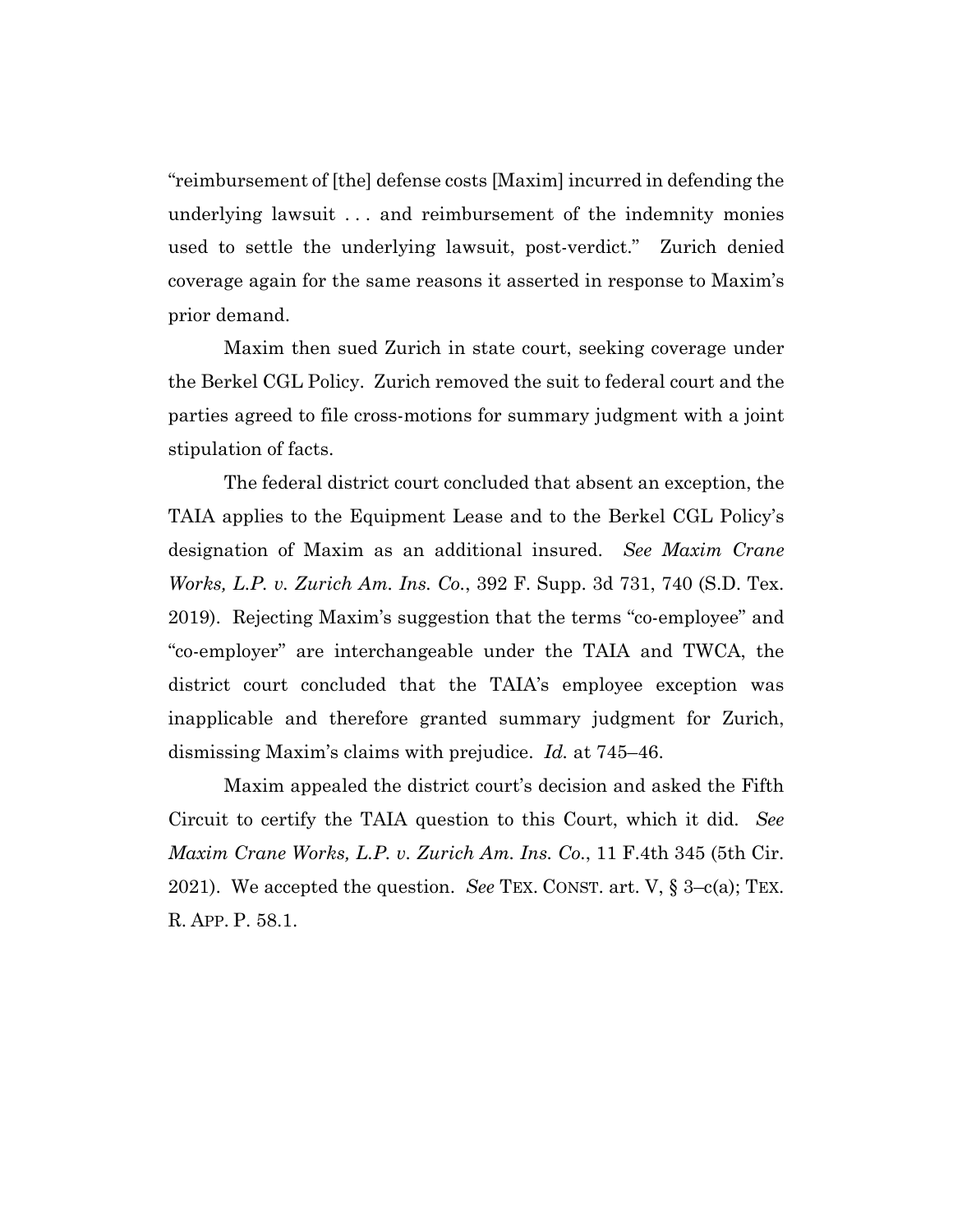### **ANALYSIS**

## **I. Applicable law and principles of statutory interpretation**

The TAIA's central provision generally prohibits indemnification provisions in "construction contracts"4 and certain related agreements:

Except as provided by Section 151.103, a provision in a construction contract, or in an agreement collateral to or affecting a construction contract, is void and unenforceable as against public policy to the extent that it requires an indemnitor to indemnify, hold harmless, or defend a party, including a third party, against a claim caused by the negligence or fault, the breach or violation of a statute, ordinance, governmental regulation, standard, or rule, or the breach of contract of the indemnitee, its agent or employee, or any third party under the control or supervision of the indemnitee, other than the indemnitor or its agent, employee, or subcontractor of any tier.

TEX. INS. CODE § 151.102. In practice, this provision prohibits Entity A from requiring Entity B to indemnify Entity A against the consequences of the negligence of Entity A, Entity A's agents, or Entity A's employees. But the provision leaves Entity A free to provide voluntarily what it is precluded from requiring of Entity B. In other words, section 151.102 does not prevent Entity A from providing the same indemnification indemnification against the consequences of the negligence of Entity A, Entity A's agents, or Entity A's employees—to Entity B.

<sup>4</sup> *See* TEX. INS. CODE § 151.001(5) (defining "construction contract" to include "a contract, subcontract, or agreement . . . for the furnishing of material or equipment for, a building, structure, appurtenance, or other improvement to or on public or private real property").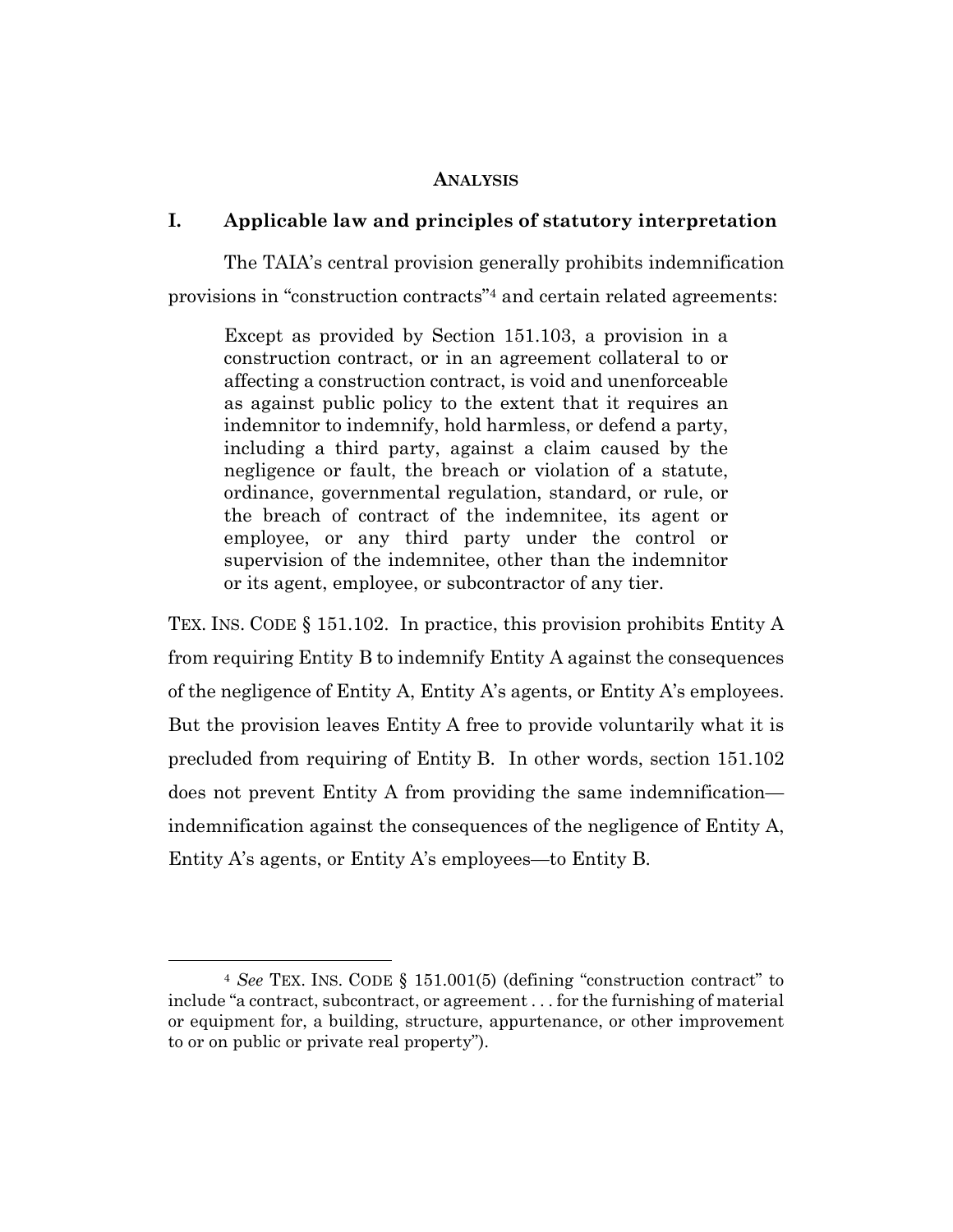The TAIA likewise limits the enforceability of certain provisions regarding additional-insured coverage:

Except as provided by Subsection (b), a provision in a construction contract that requires the purchase of additional insured coverage, or any coverage endorsement, or provision within an insurance policy providing additional insured coverage, is void and unenforceable to the extent that it requires or provides coverage the scope of which is prohibited under this subchapter for an agreement to indemnify, hold harmless, or defend.

*Id.* § 151.104(a). Thus, a provision requiring additional-insured coverage for certain types of claims will be void under section 151.104 of the TAIA if an agreement to indemnify against those claims would be void under section 151.102.

The TAIA also includes an exception to these general prohibitions that allows an indemnitor to provide indemnity or additional-insured coverage against claims by its employees, agents, and subcontractors. That exception provides:

Section 151.102 does not apply to a provision in a construction contract that requires a person to indemnify, hold harmless, or defend another party to the construction contract or a third party against a claim for the bodily injury or death of an employee of the indemnitor, its agent, or its subcontractor of any tier.

*Id.* § 151.103.5

<sup>5</sup> In addition to the exception at issue here, the TAIA contains several exclusions for certain types of agreements and provisions. *See* TEX. INS. CODE § 151.105.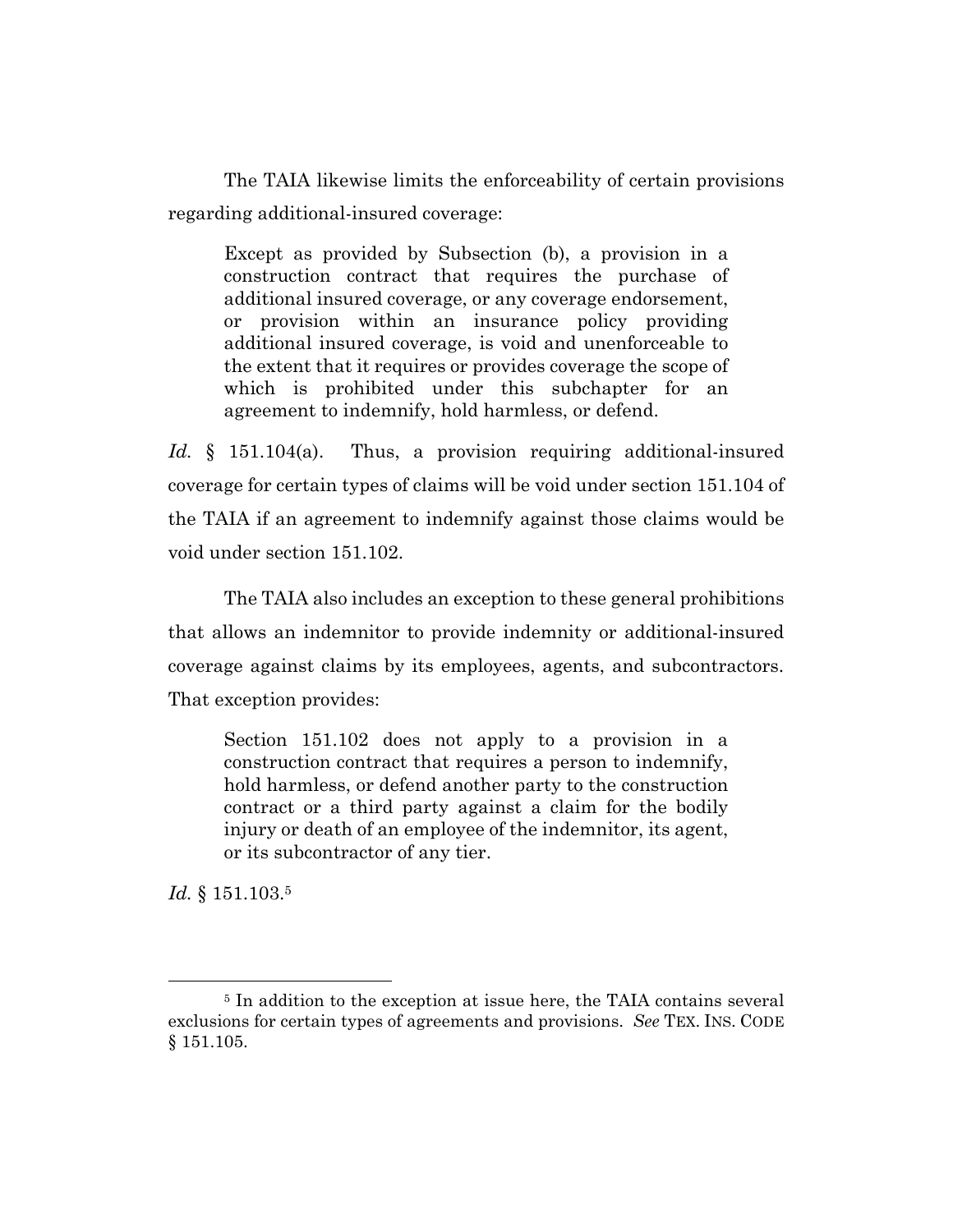Here, the jury considering the Lees' claims for personal injury found Maxim negligent and partially responsible for Lee's harm. Under TAIA sections 151.102 and 151.104, therefore, any provision in the Equipment Lease or the Berkel CGL Policy that requires Berkel or Zurich to insure Maxim against claims caused by Maxim's own negligence would be void. The parties agree that Zurich's liability hinges on whether the TAIA's employee exception applies to the Lees' claims—that is, on whether Lee was "an employee of the indemnitor," Berkel. *Id.* All parties agree that Lee—who worked for Skanska—is not Berkel's "employee" under the common, ordinary meaning of that term. But Maxim contends that we should construe "employee" in section 151.103 to include any person or entity that the TWCA would treat as an employee of the indemnitor.

"Statutory construction is a question of law for the court to decide." *Tex. Dep't of Transp. v. Needham*, 82 S.W.3d 314, 318 (Tex. 2002). "We review issues of statutory construction de novo." *Tex. Lottery Comm'n v. First State Bank of DeQueen*, 325 S.W.3d 628, 635 (Tex. 2010). "When construing a statute, our primary objective is to determine the Legislature's intent which, when possible, we discern from the plain meaning of the words chosen." *In re Estate of Nash*, 220 S.W.3d 914, 917 (Tex. 2007); *see also City of LaPorte v. Barfield*, 898 S.W.2d 288, 292 (Tex. 1995) ("Legislative intent remains the polestar of statutory construction.").

"Ordinarily, the truest manifestation of what legislators intended is what lawmakers enacted, the literal text they voted on." *Alex Sheshunoff Mgmt. Servs., L.P. v. Johnson*, 209 S.W.3d 644, 651 (Tex.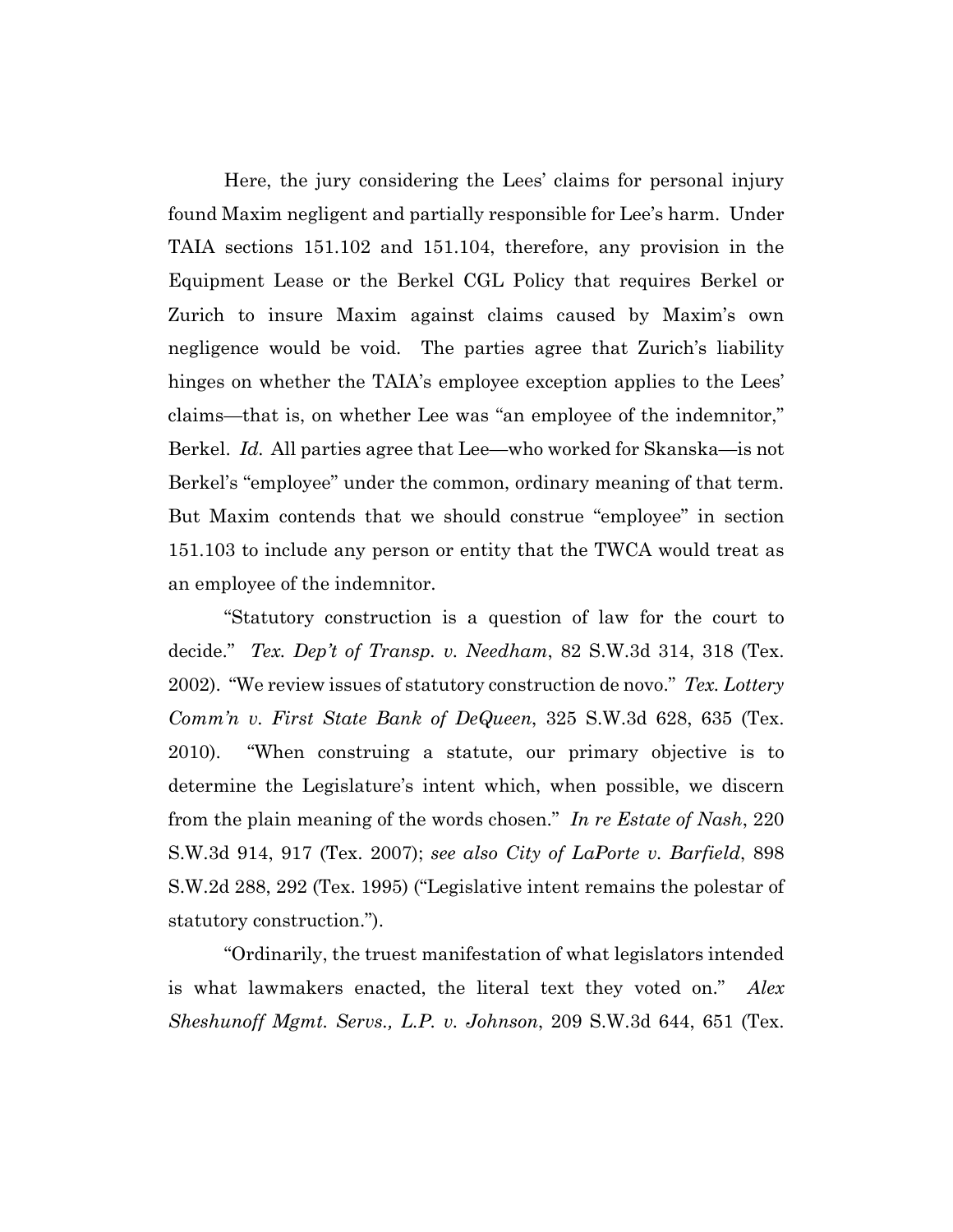2006); *see also Fitzgerald v. Advanced Spine Fixation Sys., Inc.*, 996 S.W.2d 864, 866 (Tex. 1999) ("[W]hen we stray from the plain language of a statute, we risk encroaching on the Legislature's function to decide what the law should be."); *Simmons v. Arnim*, 220 S.W. 66, 70 (Tex. 1920) ("Courts must take statutes as they find them. . . . [T]hey must find [the statute's] intent in its language, and not elsewhere."). "If a statute is clear and unambiguous, we apply its words according to their common meaning without resort to rules of construction or extrinsic aids." *In re Estate of Nash*, 220 S.W.3d at 917; *see also Fitzgerald*, 996 S.W.2d at 865–66 ("[I]f a statute is unambiguous, rules of construction or other extrinsic aids cannot be used to create ambiguity.").

"We use definitions prescribed by the Legislature and any technical or particular meaning the words have acquired . . . ." *City of Rockwall v. Hughes*, 246 S.W.3d 621, 625–26 (Tex. 2008). Otherwise, "[w]ords not statutorily defined bear their common, ordinary meaning unless a more precise definition is apparent from the statutory context or the plain meaning yields an absurd result." *Fort Worth Transp. Auth. v. Rodriguez*, 547 S.W.3d 830, 838 (Tex. 2018); *see also Tex. Lottery Comm'n*, 325 S.W.3d at 635 ("We rely on the plain meaning of the text as expressing legislative intent unless a different meaning is supplied by legislative definition or is apparent from the context, or the plain meaning leads to absurd results.").

# **II. The TWCA does not affect the ordinary meaning of "employee" in the TAIA exception.**

Applying these principles to section 151.103's employee exception, we observe that the Legislature did not define "employee" in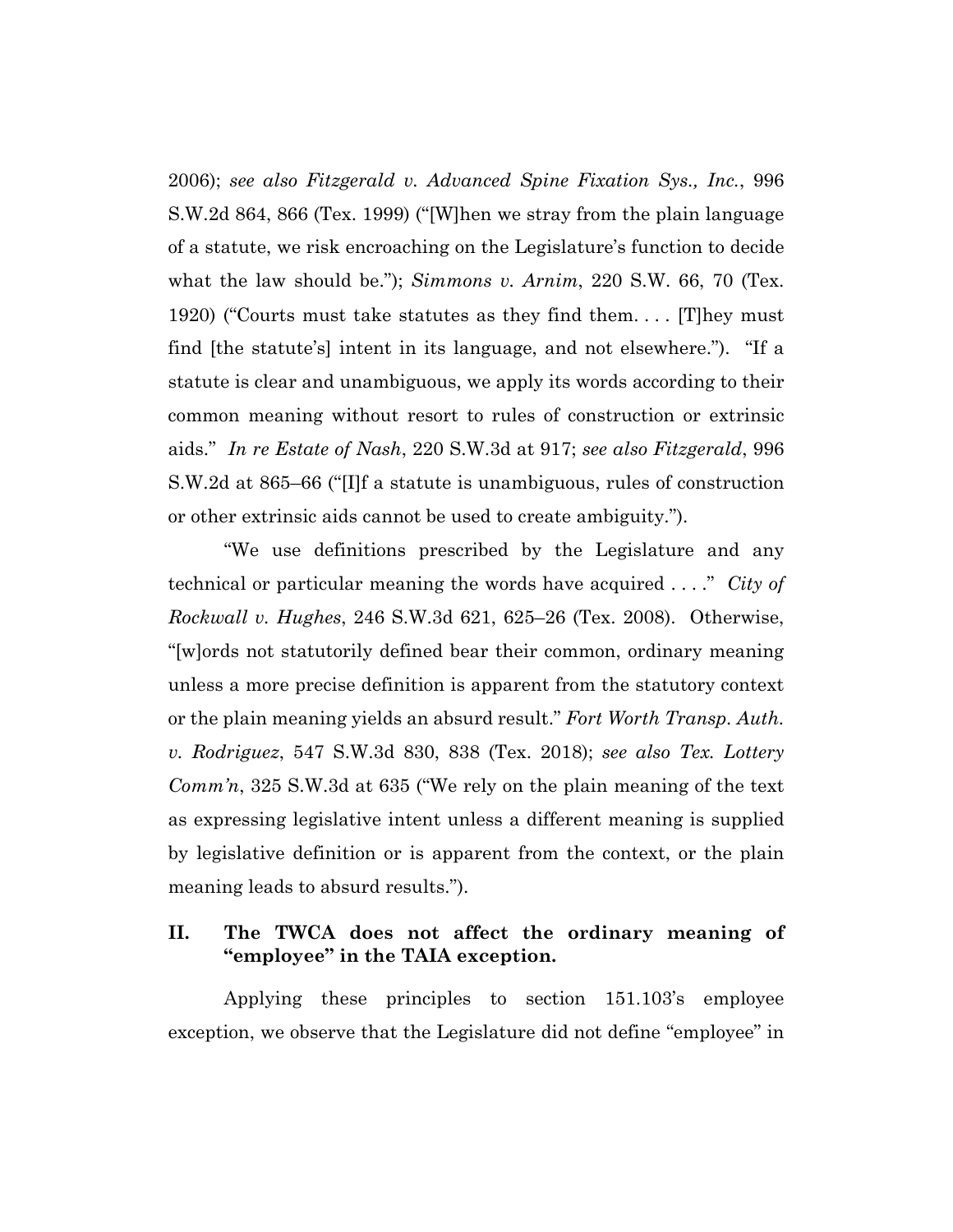the TAIA. We agree with the parties that Lee, who worked for general contractor Skanska, is not the "employee" of subcontractor Berkel under the common, ordinary meaning of that term as defined in the dictionary.6 Ordinarily, this conclusion would end our inquiry. But because Maxim contends that the ordinary meaning is inconsistent with the statutory scheme, we must also consider whether "a more precise definition is apparent from the statutory context or the plain meaning yields an absurd result." *Fort Worth Transp. Auth.*, 547 S.W.3d at 838.

Relying on statements made as part of the legislative process, Maxim argues that the Legislature's primary purpose in enacting the TAIA was to prevent "cram down" indemnification—that is, prevent upper-tier contractors from using superior bargaining power to "forc[e] their subcontractors to accept crippling indemnification obligations . . . without either control over the operations of the jobsite or the means to obtain sufficient insurance coverage." Maxim argues that as an equipment supplier, it had no such power here.

Maxim also emphasizes the similarity between the exception in section 151.103 and the operation of a "knock-for-knock" indemnity provision, under which contracting parties accept financial responsibility for the personal injury claims of their own employees even if the injury is due to the fault or negligence of other parties to the contract. Maxim asserts that knock-for-knock indemnity is common in the construction industry due to the prevalence of "over actions" in

<sup>6</sup> *See, e.g.*, *Employee*, BLACK'S LAW DICTIONARY 662 (11th ed. 2019) (defining "employee" as "[s]omeone who works in the service of another person (the employer) under an express or implied contract of hire, under which the employer has the right to control the details of work performance").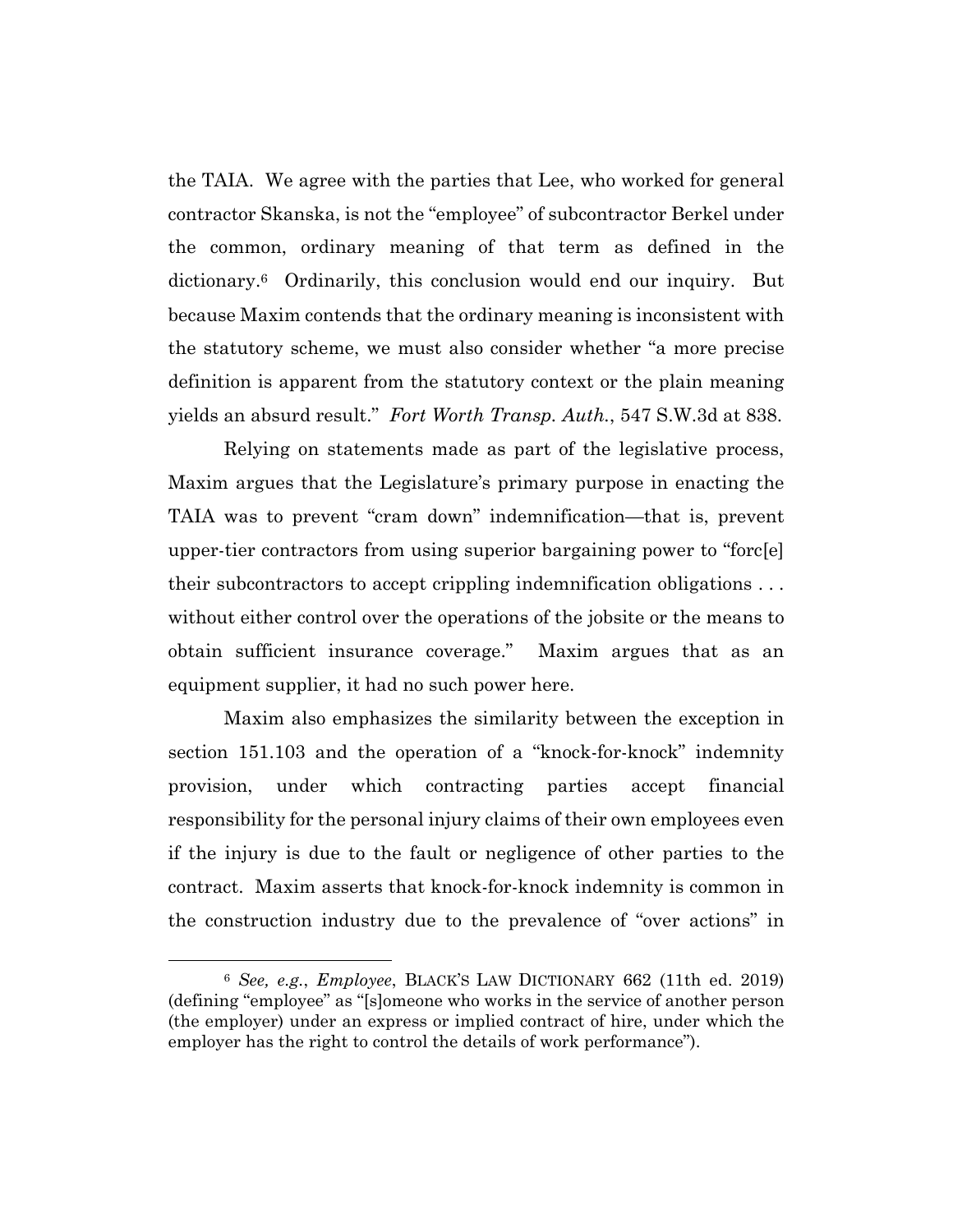which an employee sues another party for contributory negligence. Maxim contends that construing "employee" in section 151.103 to include "co-employee" would allow indemnity for such actions without frustrating the primary purpose of the TAIA.

We reject Maxim's arguments for expanding the employee exception beyond the plain meaning of the enacted text of section 151.103. Contrary to Maxim's position, no alternative definition of employee is "apparent from the context" of either the TWCA or the TAIA. *Cadena Comercial USA Corp. v. TABC*, 518 S.W.3d 318, 325 (Tex. 2017).

Under the TWCA, a "general contractor and a subcontractor may enter into a written agreement under which the general contractor provides workers' compensation insurance coverage to the subcontractor and the employees of the subcontractor." TEX. LAB. CODE § 406.123(a). Entering into such an agreement "makes the general contractor the employer of the subcontractor and the subcontractor's employees only for purposes of the workers' compensation laws of this state." *Id.* § 406.123(e).

Section 406.123 "offers incentives to general contractors to provide workers' compensation coverage broadly to work site employees," *Entergy Gulf States, Inc. v. Summers*, 282 S.W.3d 433, 444 (Tex. 2009), by deeming the general contractors "statutory employer[s] of the subcontractor's employees," *HCBeck, Ltd. v. Rice*, 284 S.W.3d 349, 352 (Tex. 2009). "Such an employer is immune from claims brought by a subcontractor's employee because the employee's exclusive remedy is his workers' compensation benefits." *Id*. In other words, the TWCA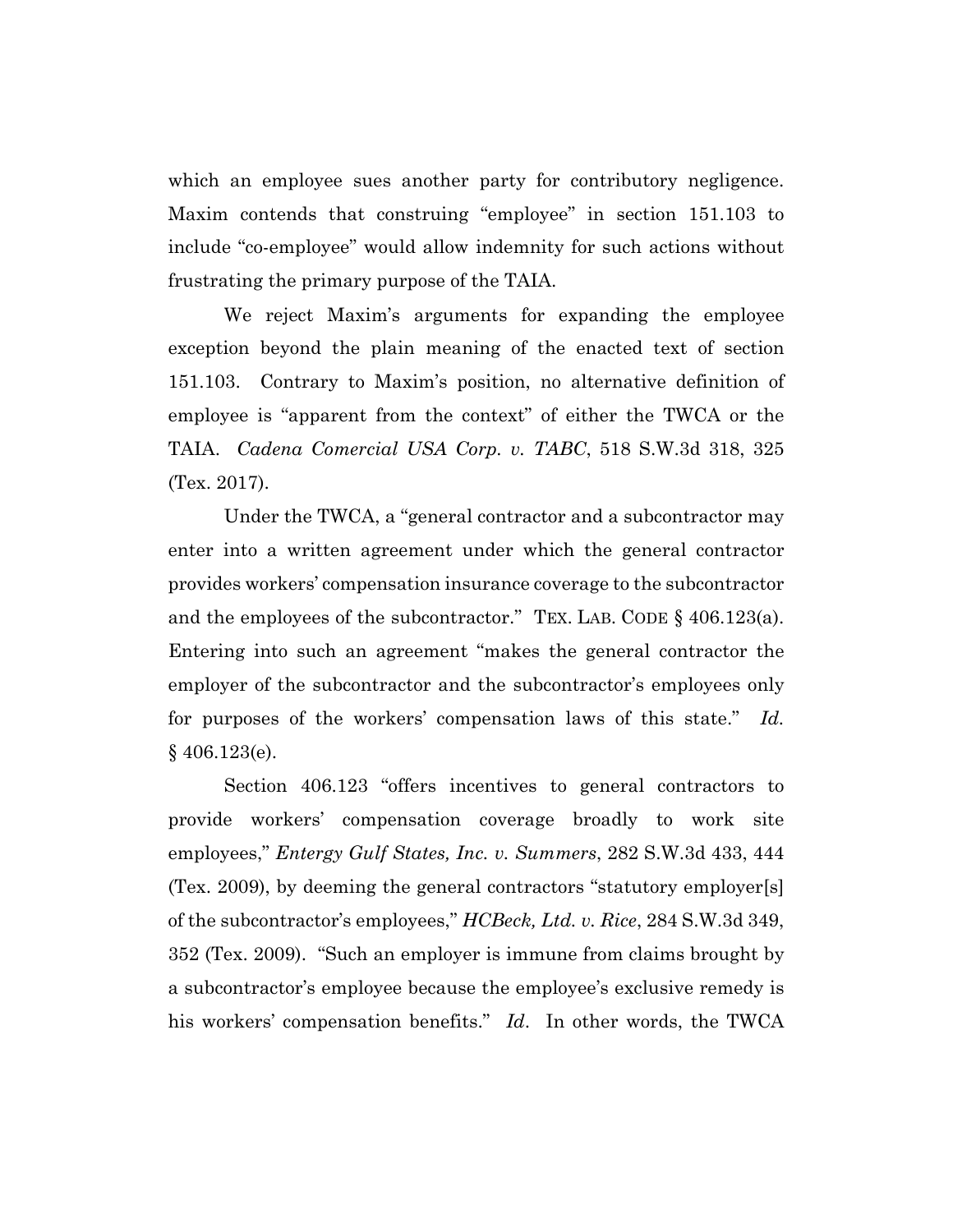"specifically protects contractors—who are not direct employers of subcontractors' employees—by allowing them to assert as a statutorily deemed employer the exclusive remedy defense." *Entergy Gulf States, Inc.*, 282 S.W.3d at 444.

Maxim complains that there is no reason why "employees and coemployees would be treated the same for tort immunity purposes, but completely differently under the TAIA's Employee Exception." But as we have previously recognized, even the TWCA itself "defines the terms 'employee' and 'employer' in different ways depending on the context." *TIC Energy & Chem., Inc. v. Martin*, 498 S.W.3d 68, 77 (Tex. 2016).

Maxim has not pointed to, and we have not identified, any statutory text that would support applying TWCA section 406.123(e) in the TAIA context. To the contrary, by its own terms, this section of the TWCA modifies the relationship between a general contractor and the employees of a subcontractor "*only* for purposes of the workers' compensation laws of this state." TEX. LAB. CODE § 406.123(e) (emphasis added). Nor is there any language in the TAIA to suggest that any terms left undefined should conform to a TWCA definition of those terms. For its part, the TAIA clarifies that it "does not affect . . . the benefits and protections under the workers' compensation laws of this state." TEX. INS. CODE § 151.105(5). Thus, the available textual indications of legislative intent oppose importing TWCA section 406.123(e) into the TAIA.

Moreover, the terms "co-employee" and "co-employer" are merely the labels courts have used to describe an employment relationship that section 406.123(e) has statutorily expanded for workers' compensation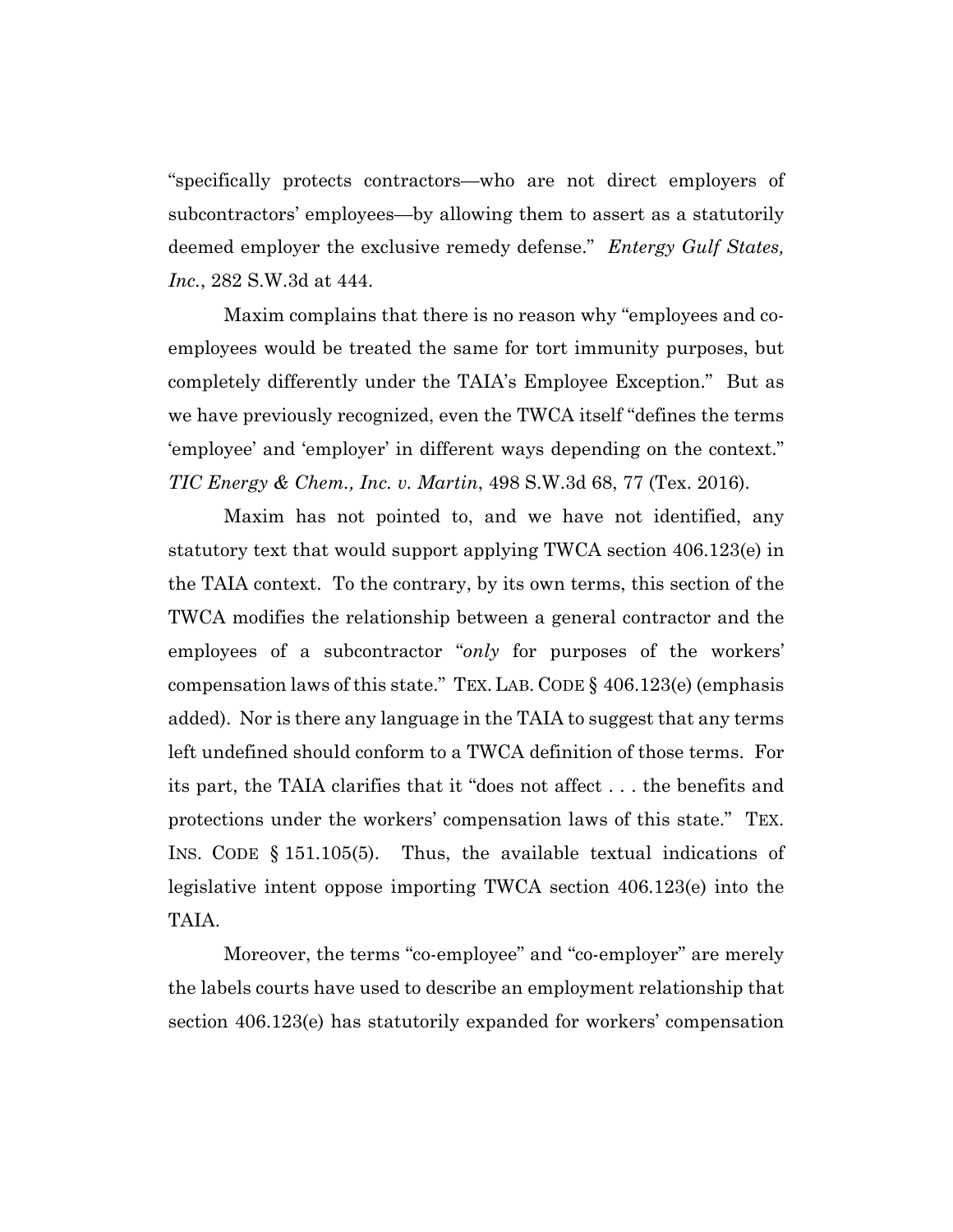purposes. Neither term appears in the text of the TWCA or the TAIA. We decline to rely on courts' attempts to describe the practical effect of section 406.123(e) as a basis for expanding that effect to other statutory schemes. Although subcontractors of different contracting tiers may be both "co-employer" and "co-employee" to each other in some instances, *see, e.g.*, *Austin Bridge & Rd., LP v. Suarez*, 556 S.W.3d 363, 384 (Tex. App.—Houston [1st Dist.] 2018, pet. denied), we reject Maxim's invitation to collapse all tiers of contractors and subcontractors such that the terms are always interchangeable.

In any event, Maxim's argument would fail on its own terms. At most, TWCA section 406.123(e) would impact the relevant employment relationships in the following two ways. First, the section would make Skanska the employer of Berkel, in turn making Berkel the "coemployee" of Lee. Second, the section would make Skanska the employer of Berkel's employees, which in turn makes Berkel and Skanska "co-employers" of Berkel's employees. As the federal district court correctly recognized, neither of these effects warrants treating Berkel as the employer of *Skanska's* employees such that Berkel and Skanska would be deemed "co-employers" of Lee. *See Maxim Crane Works*, 392 F. Supp. 3d at 744–45. Thus, even if section 406.123 were applicable in the TAIA context (which it is not), the Lees' claims against Maxim would still fall outside the scope of the TAIA employee exception.

Maxim also argues that "the mere fortuity of where the crane landed should not alter Zurich's obligation to provide coverage." Such public policy arguments do not approach the level of an absurd result that could affect our construction of the statute.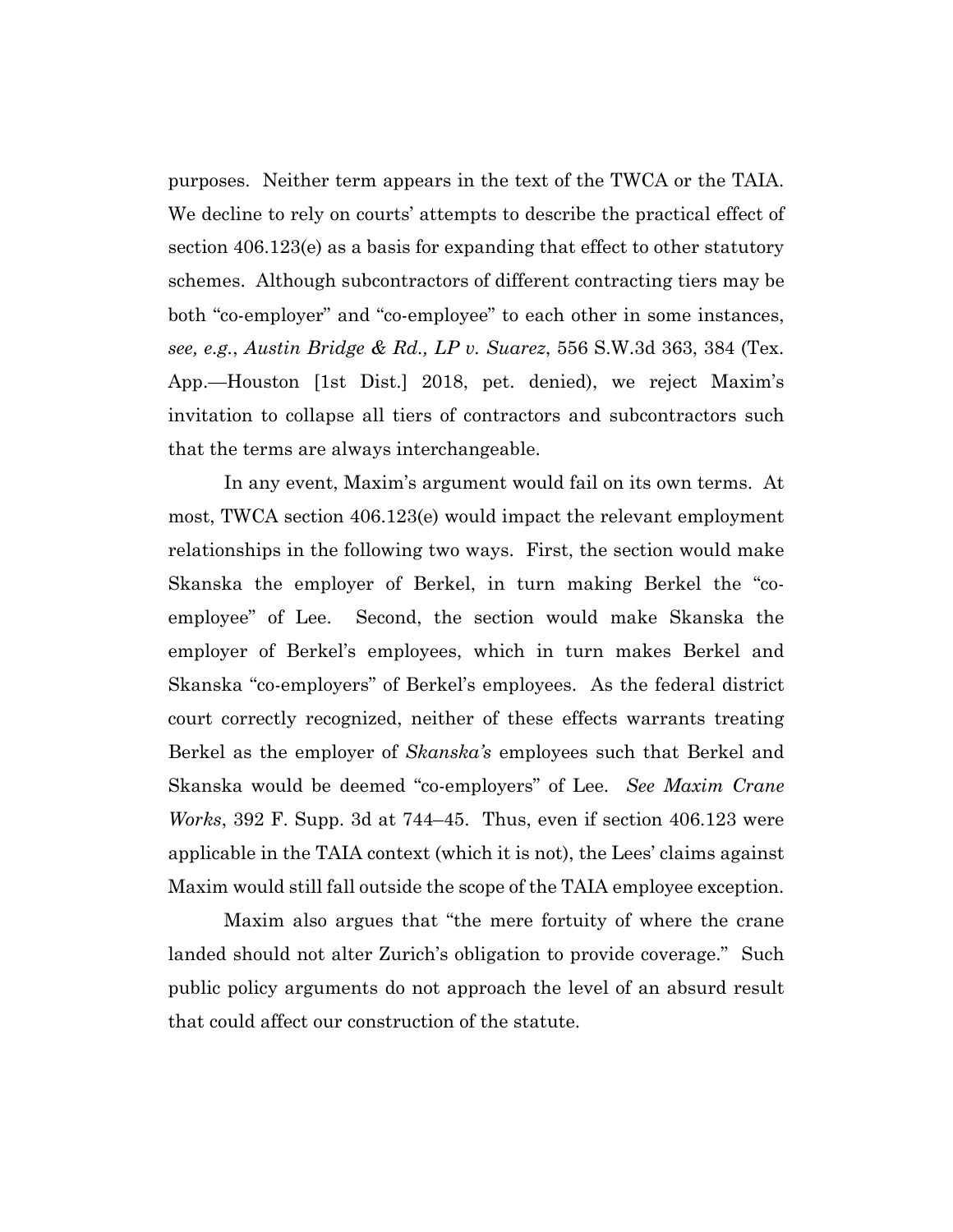As explained above, section 151.102 primarily blocks enforcement of an obligation to indemnify another party or its employees for their fault, but it allows the obligor to indemnify others voluntarily against the obligor's own fault. Because the obligor's choice is voluntary, there is no concern about cram-down indemnification. Furthermore, no indemnification is occurring here at all—cram-down or otherwise. Voiding the additional-insured provision in the Berkel CGL Policy does not require Maxim to pay for anyone else's negligence because, according to the jury, the portion of the Lees' damages that Maxim must pay is attributable to its own negligence.

Thus, Maxim's absurdity argument boils down to a complaint that it is unfair to subject Maxim alone to tort liability for Lee's injury when other responsible parties are protected by the TWCA's exclusive remedy provision. But that protection does not derive from the TAIA employee exception; it stems from the TWCA's provision of "reciprocal benefits to subscribing employers and their employees." *TIC Energy & Chem., Inc.*, 498 S.W.3d at 72. By way of illustration, if Berkel had been given the option and elected not to enroll in Skanska's CCIP, Berkel would not have been entitled to assert the exclusive remedy defense. Conversely, although the parties dispute the degree of Maxim's relative bargaining power, Maxim does not dispute that neither the TWCA nor the TAIA prohibited Skanska from allowing equipment vendors like Maxim to participate in Skanska's CCIP and thereby entitle them to assert the exclusive remedy defense as well.

Thus, any disparate treatment of Maxim and Berkel under the TAIA is not an absurd result, but rather the logical consequence of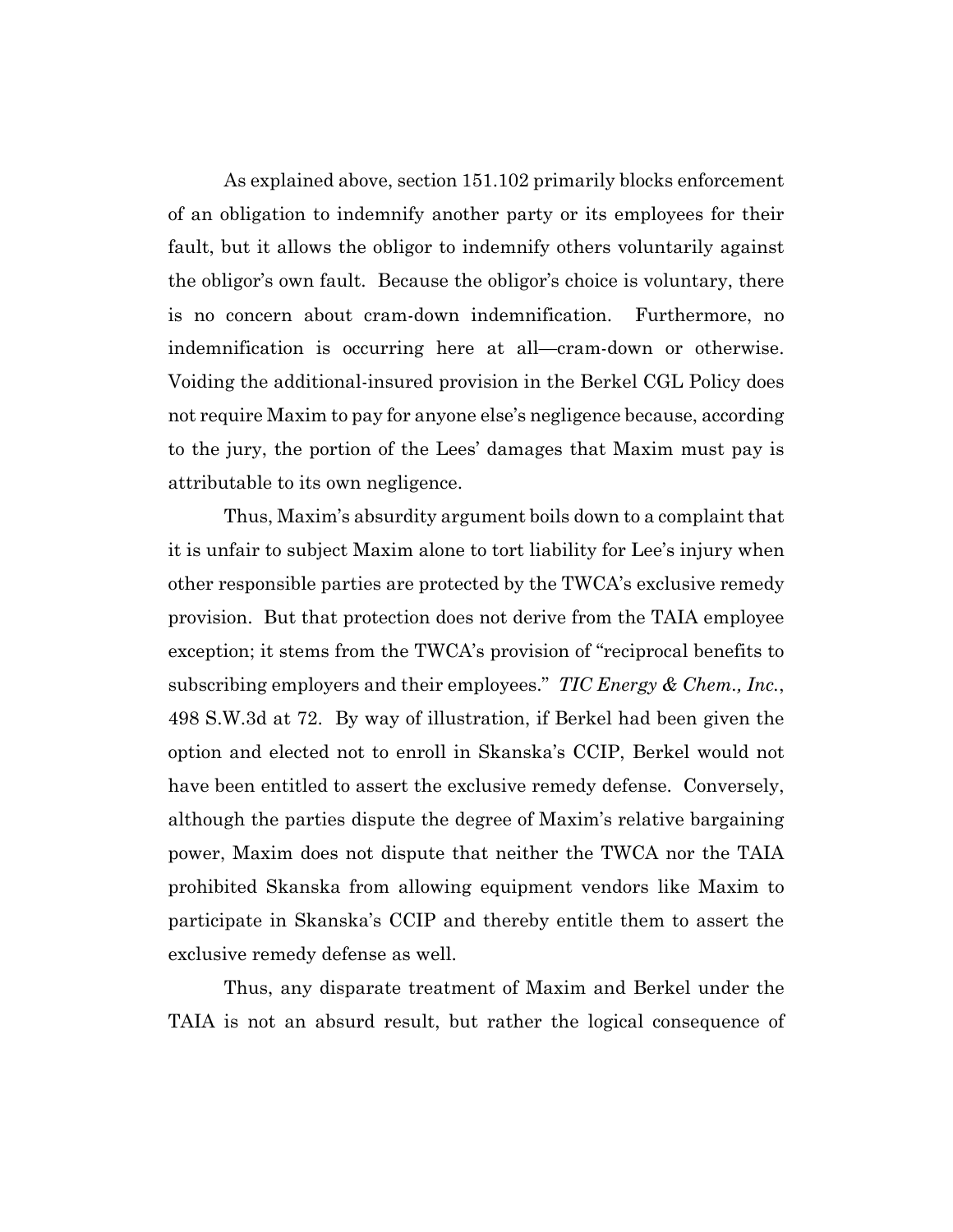Skanska's decision to exclude equipment vendors like Maxim from enrolling in its CCIP. *Cf. Etie v. Walsh & Albert Co.*, 135 S.W.3d 764, 768 (Tex. App.—Houston [1st Dist.] 2004, pet. denied) ("We hold that the Act's deemed employer/employee relationship extends throughout all tiers of subcontractors when the general contractor has purchased workers' compensation insurance that covers *all* of the workers on the site." (emphasis added)). If anything, Maxim's and Zurich's arguments about the relative bargaining power of Maxim and Berkel—or of Maxim and Skanska—only serve to underscore the extent to which questions of public policy invariably play a role in determining which party to a construction contract had superior bargaining power. When interpreting a statute, courts do not resolve such policy-laden questions or speculate as to the operative criteria for doing so in the absence of any instruction from the Legislature.

#### **CONCLUSION**

Because Maxim has failed to identify any objective indications that the Legislature did not intend for the ordinary meaning of employee to govern, we decline to consider Maxim's extrinsic sources as evidence of the purpose and object of the TAIA. *See Fitzgerald*, 996 S.W.2d at 865–66 ("[I]f a statute is unambiguous, rules of construction or other extrinsic aids cannot be used to create ambiguity.").We therefore hold that the word "employee" in section 151.103 of the TAIA bears its common, ordinary meaning, which is not affected by whether the indemnitor and injured employee are considered co-employees for purposes of the TWCA. We answer the certified question no.